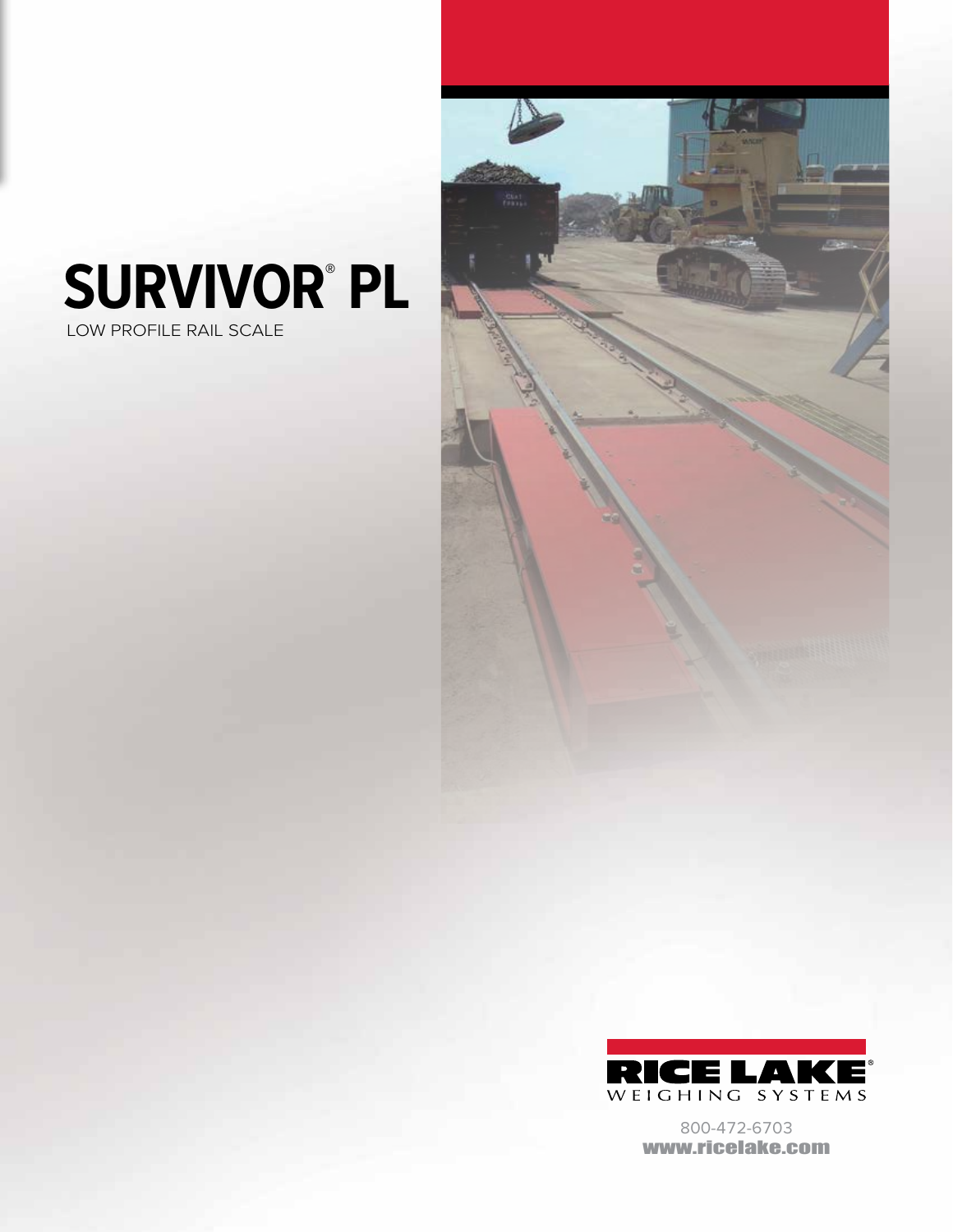### **SURVIVOR® PL** LOW PROFILE RAIL SCALE

## **Low Profile, Modular Installation**

The SURVIVOR PL rail scale's low-profile design eliminates the need for a pit, saving time and costs on construction and pit maintenance. A highly-accurate, full- or double-draft weighing solution for Legal for Trade rail applications, the SURVIVOR PL Class IIIL rail scale meets NIST, AAR and AREMA requirements. The SURVIVOR PL is manufactured with more steel content than competitive models and engineered to stand alone as the industry's highest performing, longest-lasting rail scale.

### **Flexible Configuration Options**

Numerous scale platform lengths allow the SURVIOR PL to offer a superior range of scale configurations. These configuration options make rail car weighing adaptable to different car sizes, saving space and costs associated with extra materials.

### **SURVIVOR® PL SERIES PLATFORM SIZES**

| <b>Model</b> | <b>Configuration</b> | <b>Platform Size</b>    | <b>Capacity</b> |  |
|--------------|----------------------|-------------------------|-----------------|--|
| <b>PL-12</b> | Single               | $12$ ft 6 in            | 85 tons         |  |
| <b>PL-15</b> | Single               | 15 ft                   | 85 tons         |  |
| <b>PL-18</b> | Single               | 18 <sub>ft</sub>        | 85 tons         |  |
| PL-25        | Double               | 25 <sub>ft</sub>        | 175 tons        |  |
| PL-12-12     | Single/Single        | 12 ft 6 in + 12 ft 6 in | 170 tons        |  |
| PL-12-15     | Single/Single        | $12$ ft 6 in + 15 ft    | 170 tons        |  |
| PL-12-18     | Single/Single        | $12$ ft 6 in + 18 ft    | 170 tons        |  |
| PL-12-25     | Single/Double        | 12 ft 6 in + 25 ft      | 175 tons        |  |
| PL-15-15     | Single/Single        | $15ft + 15ft$           | 170 tons        |  |
| PL-15-18     | Single/Single        | 15 ft + 18 ft           | 170 tons        |  |
| PL-15-25     | Single/Double        | $15ft + 25ft$           | 175 tons        |  |
| PL-18-18     | Single/Single        | $18ft + 18ft$           | 170 tons        |  |
| PL-18-25     | Single/Double        | $18ft + 25ft$           | 175 tons        |  |
| PL-25-25     | Double/Double        | $25ft + 25ft$           | 175 tons        |  |
|              |                      |                         |                 |  |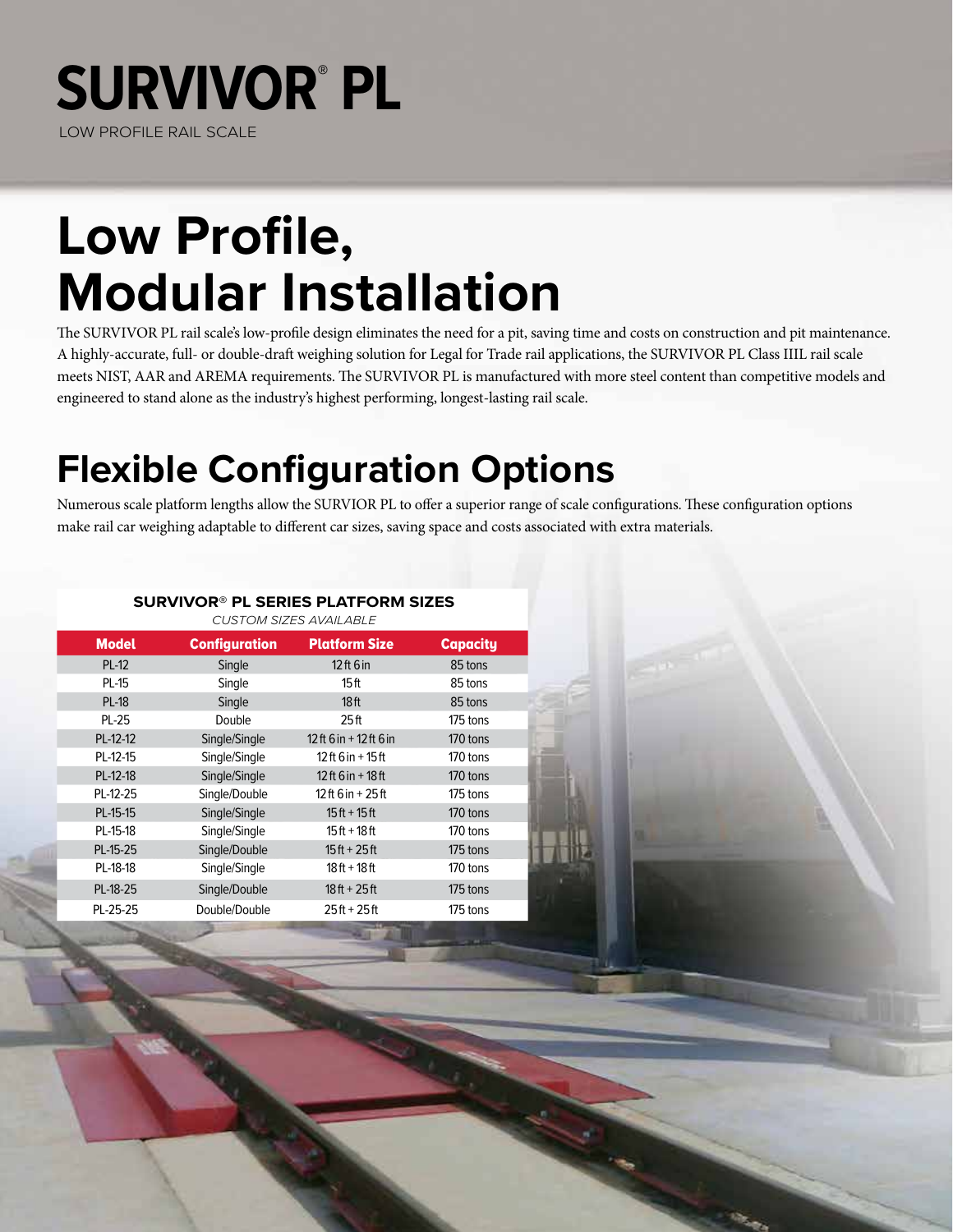

*The load cell suspension system includes a 100,000 pound stainless steel canister load cell, adjustable base plate, grounding strap and flexible conduit to protect all load cell cables.*



*Lateral and Longitudinal checking is provided by 1.5inch hardened check rods with heavy duty check brackets anchored to the foundation.* 

### **Tough from Start to Finish**

Every SURVIVOR rail scale goes through an extensive finishing process: blast-cleaning to remove mill scale and surface imperfections, maximum coating adhesion preparation, high-solids urethane primer and paint application, and an asphalt emulsion undercoating on all non-visible steel surfaces.

#### **STANDARD FEATURES**

- 100,000 lb capacity compression load cells
- Standard platforms sizes: 12 ft 6 in; 15 ft; 18 ft; 25 ft
- 7 ft 8 in platform width
- 18.5 in profile from top of pier to base of rail
- 24.5 in profile from top of pier to top of rail
- Surge protection kit
- Built-in conduit runs
- 1/4 in bolted, diamond-treaded steel top plate
- Designed for 115 lb or 132 lb rail
- Configurations: Single, Single/Single, Single/Double, Double, Double/Double

#### **ADDITIONAL OPTIONS**

- Custom platform sizes and configurations
- Concrete approach
- T-beam approach hardware
- Rail plate approach hardware • Intermediate section hardware
- Flush deck design